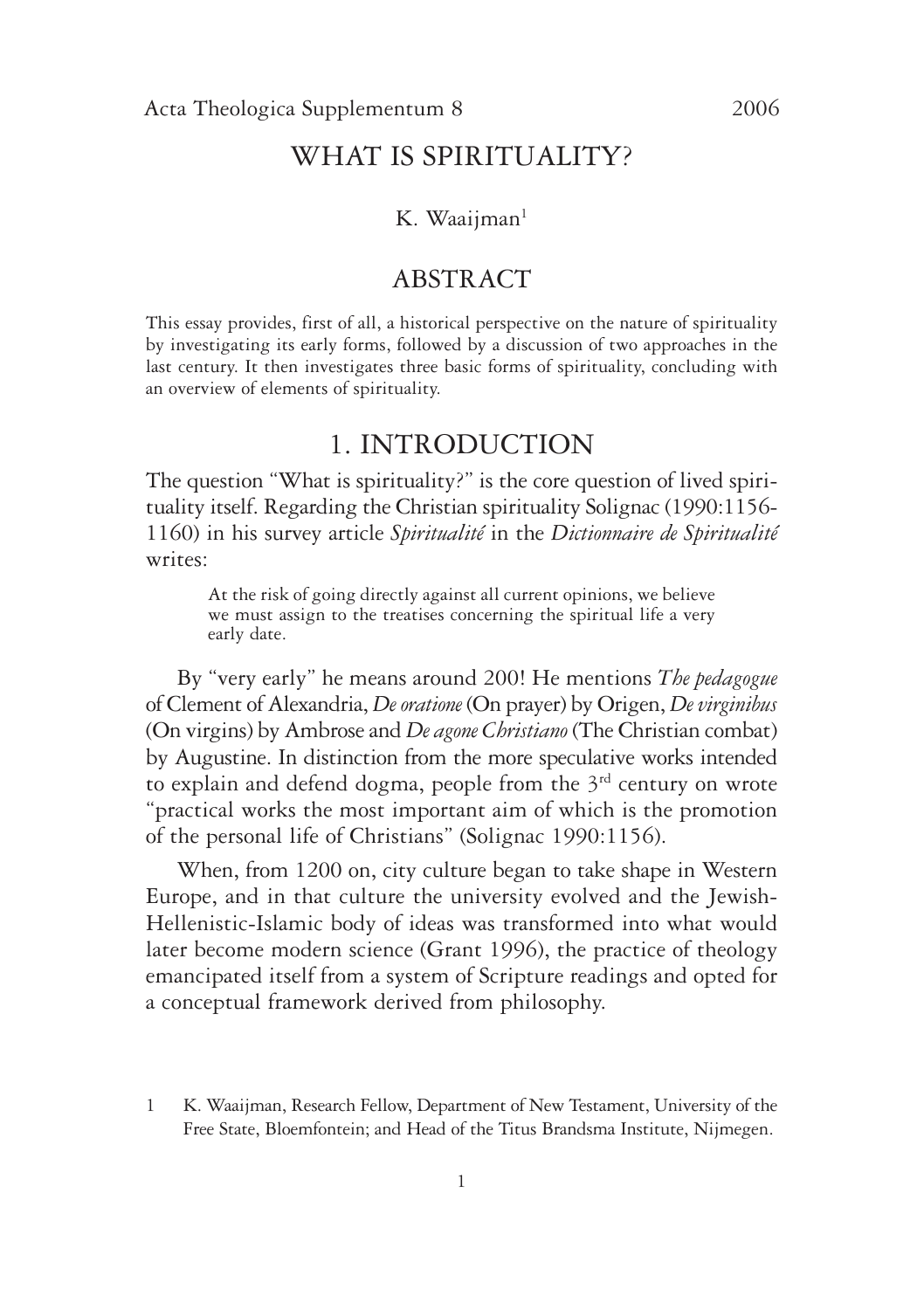Parallel to these processes, spirituality too began to systematise itself, culminating in a specific genre of writings which is hidden under such titles as *summa*, *directorium*, *tractatus*, *manuale*, *compendium*, *lectio*, *introductio*, *cursus*, *theologia spiritualis*, "overview," "fundamental themes", and so forth (Solignac 1990:1157), all of them writings which "despite their diversity in titles have the study of spiritual life in its entirety as their object" (Solignac 1990:1156). Their aim is to present in a systematic way (i.e., broadly documented, articulated in an orderly sequence, and thoroughly thought through) the phenomenon of spirituality.

In the last century only, two approaches are characteristic: the deductive one, strongly theologically oriented, and the inductive one, starting from lived experience.

The deductive approach emerged toward the end of the nineteenth century. For the first time, prefacing a treatise on the spiritual life, we then see a separate section dealing with the theological principles of the spiritual life. Meynard (1884), for example opens his *Traité de la vie intérieure* with an essay on the principles of the spiritual life. Asceticism and mysticism are then developed as the flowering of these theological principles which terminate under the influence of divine grace. In these treatises the principles are designated in various ways: revelation, sanctifying grace, the supernatural life, the Holy Spirit, the gifts of the Holy Spirit, participation in the divine life, the Trinity, the life of grace in Jesus Christ, the spiritual organism, and so forth. As the antecedent divine givens, these principles permeate all the spiritual themes which follow (cf. Arintero 1908; Salamanca 1930; De Smedt 1912-1913; Naval 1955; Farges 1925; Chrysogono a Jesu Sacramentato 1935; Garrigou-Lagrange 1938; Tonnard 1959; Dagnino 1963).

A classic example is the introduction of Tanquerey (1930), for a long time the main textbook on ascetic and mystical theology. The book consists of two parts, which immediately illustrates the paradigm shift that has taken place. The first part deals with the principles, preceded by a historical survey of the schools of spirituality. The second part discusses the three ways: the way of purgation for the beginners, the way of illumination for the advanced, and the way of union for the perfected. In this framework all the traditional spiritual themes are treated: prayer, penance, mortification, the cultivation of virtue, and so forth,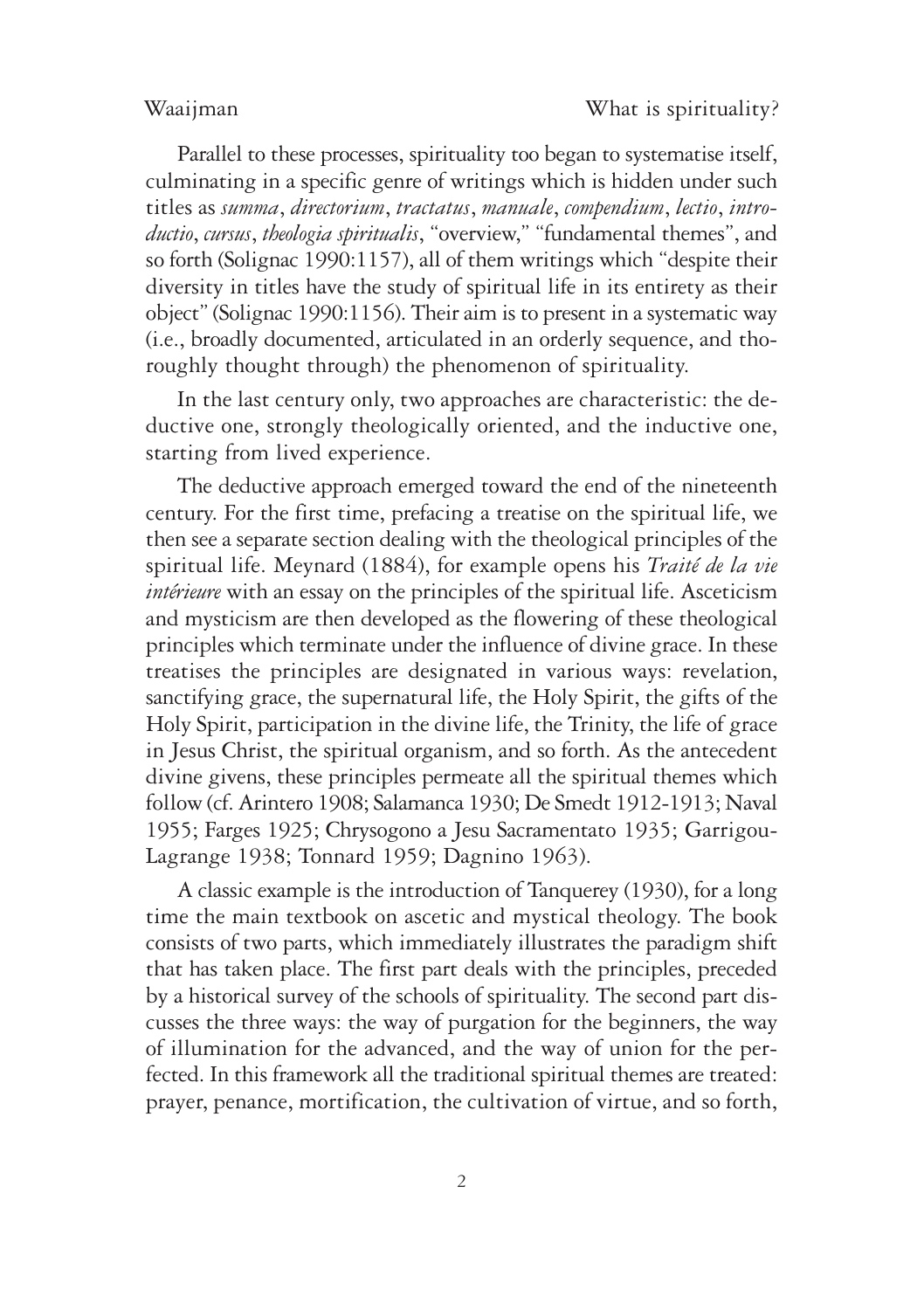up to and including mysticism. Under the heading of the principles the familiar issues surrounding perfection are treated: its nature, necessity, and means. Preceding this section we find a brief dogmatics in which the sources of the supernatural life and the nature of the Christian life are discussed (almost 200 pages). The tenor is clear:

> This treatise then is first of all doctrinal in character and aims at bringing out the fact that Christian perfection is the logical outcome of dogma, especially of the central dogma of the Incarnation (Tanquerey 1930:v-vi).

For almost a century this dogmatic-theological approach was to control the introductions. Aumann (1980:20), quoting Gilson, stated that spirituality

will proceed dogmatically, starting from the Word of God, of which the Church is the custodian and interpreter .... Based as it is on the authority of the Word of God, the theology of the spiritual life itself proceeds by the way of authority .... It states dogmatically the laws which every authentic spiritual life ought to obey, because these laws are deduced from its origin and its end.

Beginning in the 1960s as a reaction to this dogmatic perspective of deduction, we witness a paradigm shift in the direction of experience (induction). This shift was first articulated by Truhlar (1971:8):

Spiritual theology in our day implies broad access to the awakening and development of this common substratum of experience. Spiritual theology is initiation into human life on the level of experience, an observation by which the mind, or better, man in his totality, gains contact with a content (himself, the Absolute), not via concepts but via an immediate "impression" of the presence of his own being, of the Absolute, and via his reaction as the answer of a person who takes in this impression (Truhlar 1971:19-20).

Then from within the context of this initiation into life-on-thelevel-of experience the themes of the spiritual life are arranged:

Only against the background of experience and inside of that experience the spiritual themes: prayer, work, leisure, are then treated in mystagogy (Truhlar 1971:19-20).

Truhlar offers a systematic treatment of this insight in his *Concetti fondamentali della teologia spirituale*. The first part entitled "La vita esperienziale" in 25 chapters treats life on the level of experience: the desire for it on the part of contemporary man; the role of spirituality as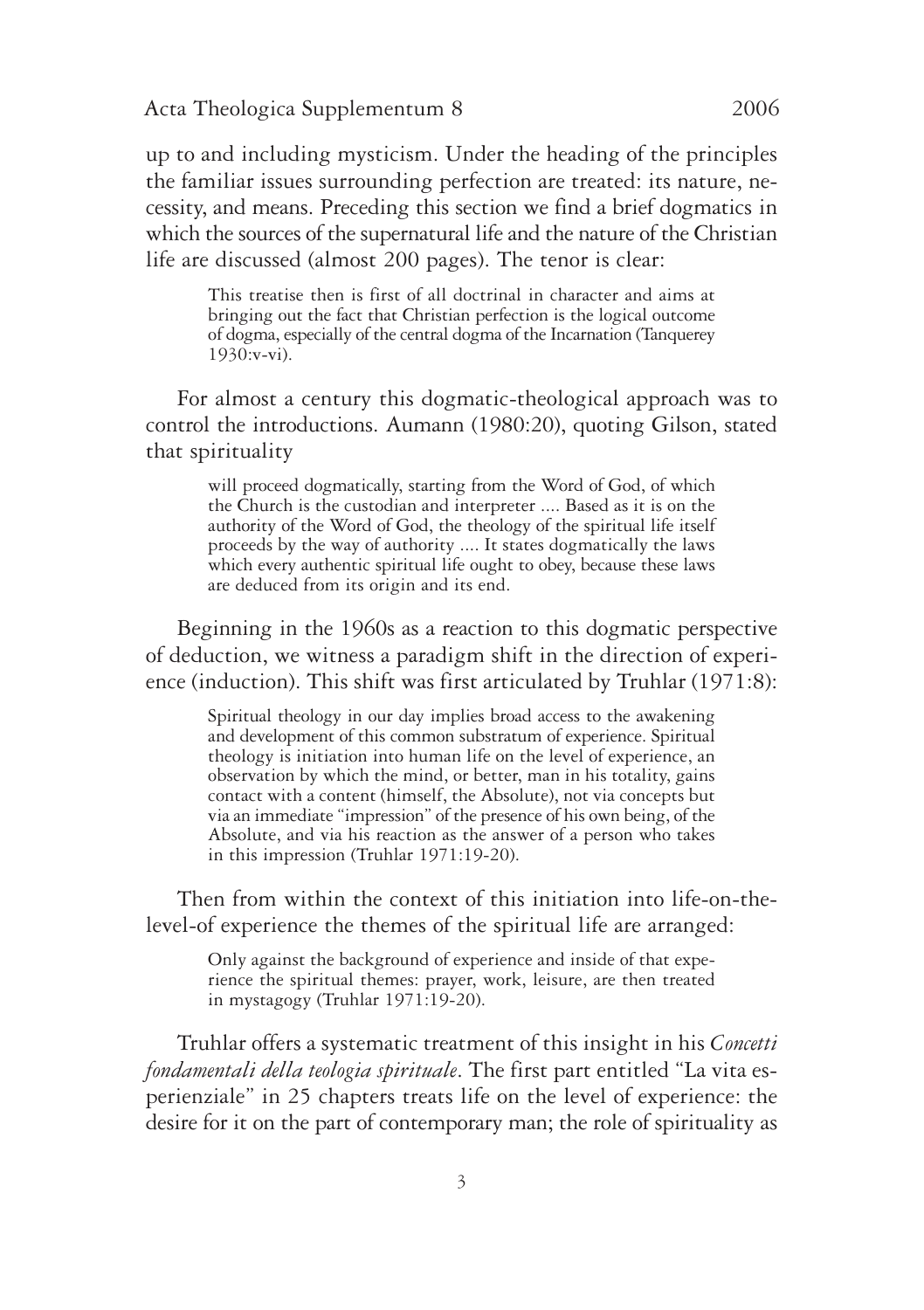initiation into this life of experience; the method, nature, and basis of life on the level of experience; the socio-cultural embeddedness of it; the somatic aspects; the maturation and testing of this experience. In the second part the author treats spiritual themes which, on the basis of such an experiential starting point, call for treatment: the church and the world, Scripture and liturgy, grace and the cultivation of virtue, the reassessment of ancient means and the discovery of new ones, work and leisure, culture and everyday life.

In virtually all the newer introductions the notion of "experience" functions as a basic category. Within the field of experience we discern two approaches: the psychological and the socio-cultural approach. From the 1960s on, the psychological aspects, which had been accepted in principle in the *Dictionnaire de spiritualité*, <sup>2</sup> had already come clearly into the light of day in personal initiatives<sup>3</sup> and had conquered a modest place in the *Bibliographia internationalis spiritualitatis*, <sup>4</sup> became constitutive for the study of spirituality. The socio-cultural approach, announcing its presence in periodicals and journals, has been systematically explored by the spirituality of liberation (cf. e.g., Casadáliga & Vigil 1994; Gutiérrez 1985; Sobrino 1988; Bonnin 1984).

Our approach is a phenomenological one: going from the phenomenon to the deeper structure of this phenomenon and from the deeper structure back to the phenomenon. This essay will explain this approach in two steps. First of all there is a description of the phenomenon spirituality, followed secondly by a discussion of the basic elements of its structure.

- 2 Aside from the theory and history of spirituality, experimental psychology, pathology, and therapeutic psychology also were to gain a voice. See in *Revue d'Ascétique et de Mystique* 10 (1929).
- 3 J. Maréchal wrote his *Études sur la psychologie des mystiques* (Paris 1924 and 1937). Gabriel de St. Maria Magdalena de Pazzi pointed out the psychological aspects in the works of Teresa of Avila and John of the Cross. See Gabriel de St. Maria Magdalena de Pazzi (1936; 1940:31-42). Beginning in 1935, Père Bruno assembled in *Études Carmelitaines* and at the annual Congress at Avon, "the most eminent psychologists, neurologists, and psychiatrists" around diverse topics in spirituality (Beirnaert 1964:41). See also Truhlar (1961:213).
- 4 See *BIS*, section VIII, *Disciplinae Adnexae*, no. 4: *Psychologia*.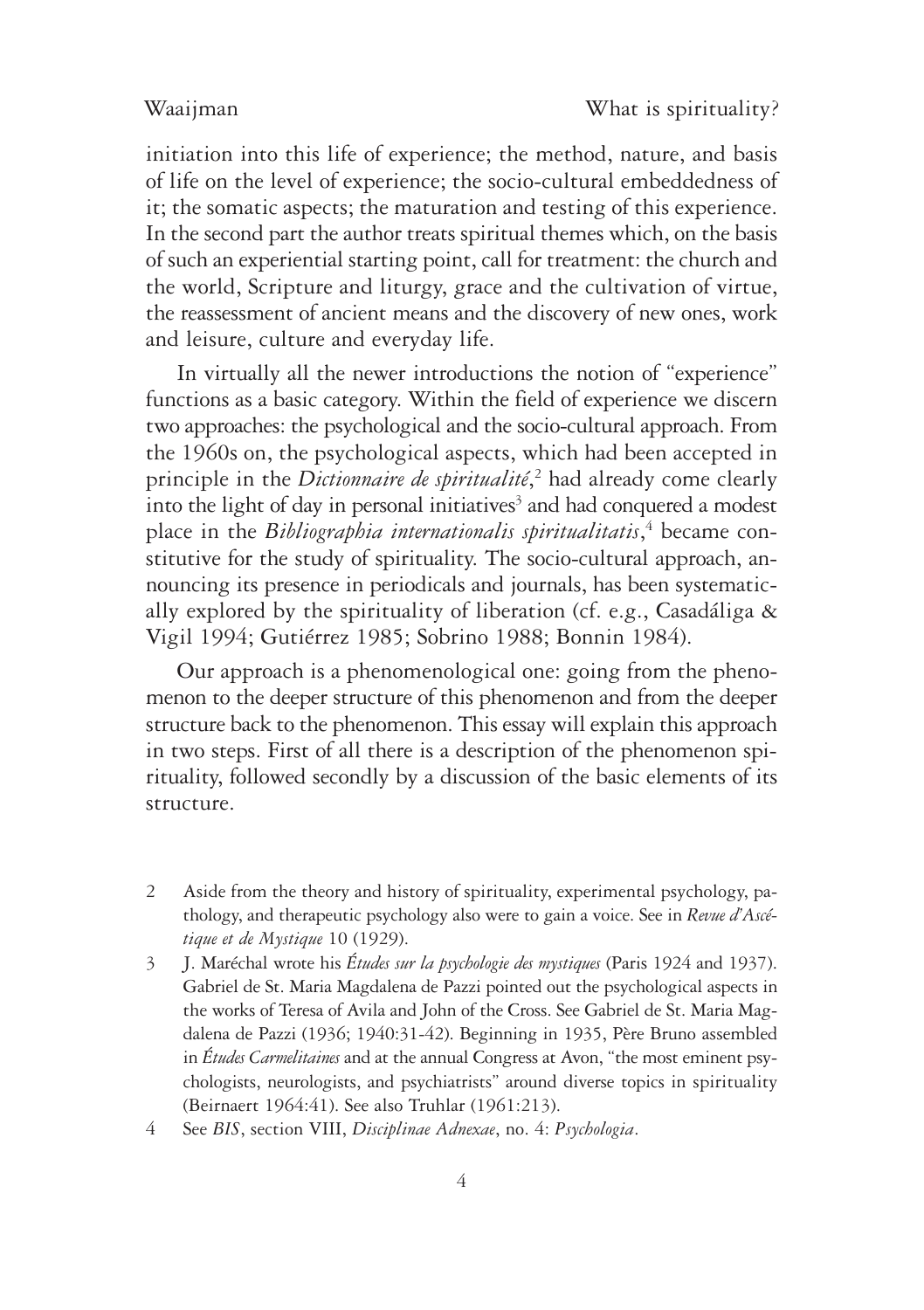# 2. BASIC FORMS OF SPIRITUALITY — AN OVERVIEW

Overlooking the broad phenomenon of spirituality, three basic forms can be distinguished: (1) the well established schools of spirituality; (2) primordial spiritualities such as lay spirituality, indigenous spirituality, and spirituality in secular contexts; (3) counter-movements.

# 2.1 Schools of spirituality

The most certain way to enter the field of spirituality is to look at the so-called *schools of spirituality*. Schools of spirituality are "historical syntheses" which display a great diversity of forms: the monastic system, the charism of Augustine, the Benedictine centuries, the regular canons, the mendicant orders, the Modern Devotion, the Jesuits, the Oratorians, the followers of Vincent de Paul, the spirituality of Grignon de Montfort, the congregations of the Passionists, Redemptionists, Salesians and the new congregation of Charles de Foucauld (1984:83-131). Mentioned in the same series are: Reformational spirituality, Orthodox spirituality, and movements like the French School (De Foucauld 1984:133-722). Aside from a diversity of forms we also encounter a multiplicity of terms used to describe the phenomenon: school of spirituality, way of spiritual life, method of spirituality, mentality, style, currents and ideal types of Christian life and holiness (Thils 1958:24-30).

We define a school of spirituality as a spiritual way that derives from a Source-experience around which an inner circle of pupils takes shape which is situated within the socio-cultural context in a specific way and opens a specific perspective on the future; a second generation structures all this into an organic whole, by means of which a number of people can share in the Source-experience. These main elements can be described in the following manner:

*The Source-experience*. Several studies point to the importance of the founding experience which opens a spiritual "way". It is the fundamental experience of being touched by God, an experience which touches and transforms specific people in their specific situation.

*The circle of pupils*. Needed for the rise of a school of spirituality is not just a Source-experience but pupils who live out of it, and give practical expression to it (Dupuy 1990:1172). The participation of the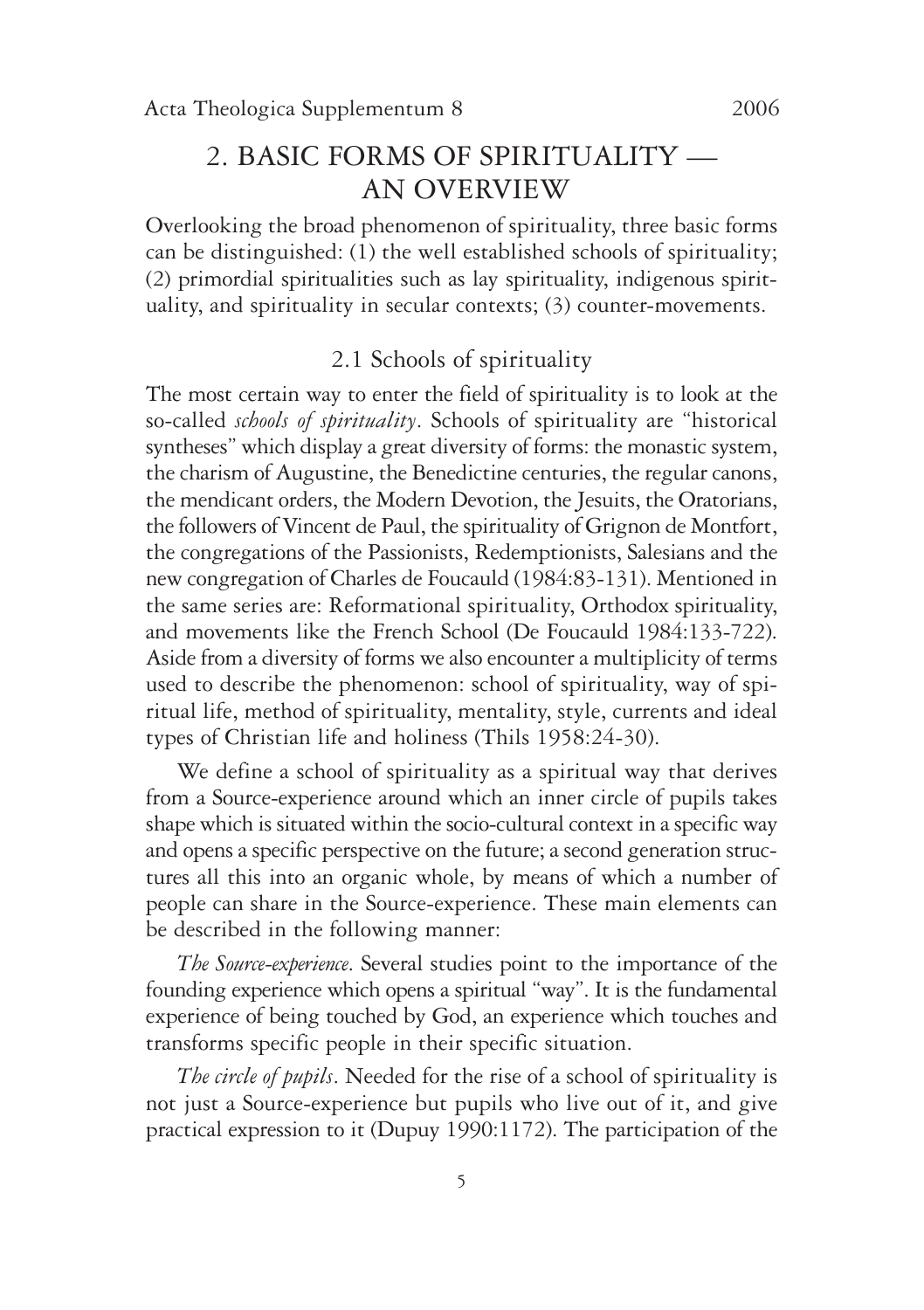pupils and the Source-experience jointly give shape to a school of spirituality (Dion 1989:228; Cayré 1933:688). Only when a founder groups around him pupils who attempt to imitate him and sanctify themselves with the same means and only when one of these pupils forges the practical instructions of his teacher into a single whole, do we have the fulfillment of the conditions needed for the formation of a school of spirituality (Gautier 1953:10).

*The context*. In 1970 Bernard (1970:609) said:

Situated in the world and becoming conscious of himself, a human being attempts to unite himself with God. We can say, therefore, that the schools of spirituality, as types of mediation, are concretely situated in keeping with the constitutive relation of the human consciousness to itself, to the world, and to others.

The origin of a school of spirituality has to do with historical circumstances (Gaitán 1984:687-689). The historical situation makes a specific contribution to the origin, the basic concepts, and the structuring of a school of spirituality (Cf. Mataniç 1964:31ff.; Sudbrack 1969:439-440; Bernard 1970:609).

*Orientation on specific values, the value system*. Schools of spirituality are characterised by specific values and goals to which the school's means are adjusted. Schools, accordingly, exist to do mission work, to provide education, to take care of the sick. Within the complex of the givens of faith, accents are laid which contribute to this goal-orientation. Some schools, therefore, focus on the marial aspect, while others are more Christocentric. These special accents rarely suggest a doctrinal slant. They introduce the pupil to the value system and conceptual world of the school. They display its inner coherence and place it in the context of Christian spirituality as a whole.

*A consistent whole*. After the first generation, having been in direct contact with the Source-experience, gave the school of spirituality its basic form, it was the task of the second and later generations to develop it further so as to make it accessible for many more. Gradually we see coming into being an entire complex that is organically articulated inward and a resistant whole outward. This phase of the school of spirituality has been depicted in the most balanced way by De Guibert:

It is an organic whole in which none of the elements which are indispensable for spiritual advancement can be lacking and in which these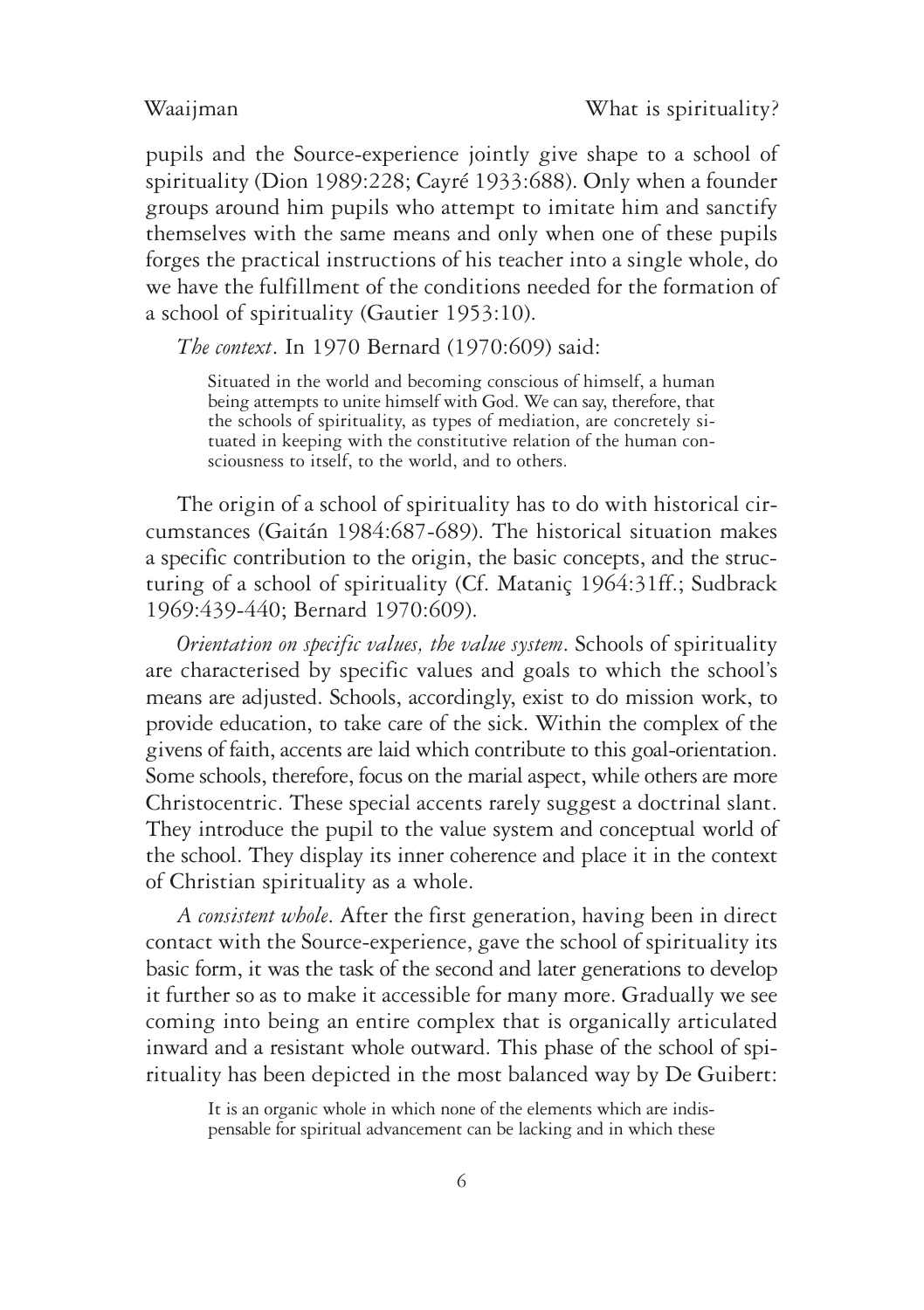elements can be combined in a stable and resistant equilibrium. Every school of spirituality constitutes a whole in which not a single important element can be removed, replaced, or changed without endangering the stability and sanctifying action of the whole and whose parts are not simply interchangeable with those of a neighboring school (De Guibert 1937:275; see also De Guibert 1965:48-49; Dion 1989:227-229; Morçay 1928:28).

*Accessibility*. More important than the question concerning the connection with the larger whole, is that concerning its accessibility. The Source-experience, after all, consisted in one or more person(s) devoting their life to the quest for God's touch. The more a school becomes a system and a method (Dion 1989:229), the more the unique way of the pupil is put under pressure.

Formation in this kind of spirituality easily takes on the form of indoctrination in a theory. Everything is directed toward accepting and incorporating this spirituality into one's life but there is much less emphasis on the need to make it completely one's own (Blommestijn 1977:112-113).

Yet the process of freely appropriating what is offered in a school of spirituality constitutes the essence of the school:

A school of spirituality is the characteristic way in which a certain collectivity or period presents the spiritual journey which takes the soul to God (De Saint-Joseph 1960:116).

A school of spirituality must offer space for this journey:

It is in the interior of this space that I must discover a spiritual reality, adhere to God, and unite myself with God around it (Bernard 1970: 605-633; 605).

# 2.2 Primordial spirituality

From the perspective of the schools all forms of spirituality belong to well-established traditions. But there are also forms of spirituality which do not belong to a school. They are closely related to life as it is directly lived, connected with realities as birth, education, house, work, suffering, death. Of course, schools try to integrate this primordial spirituality, but by doing that, they admit that the primordial spirituality is originally independent, earlier than the school.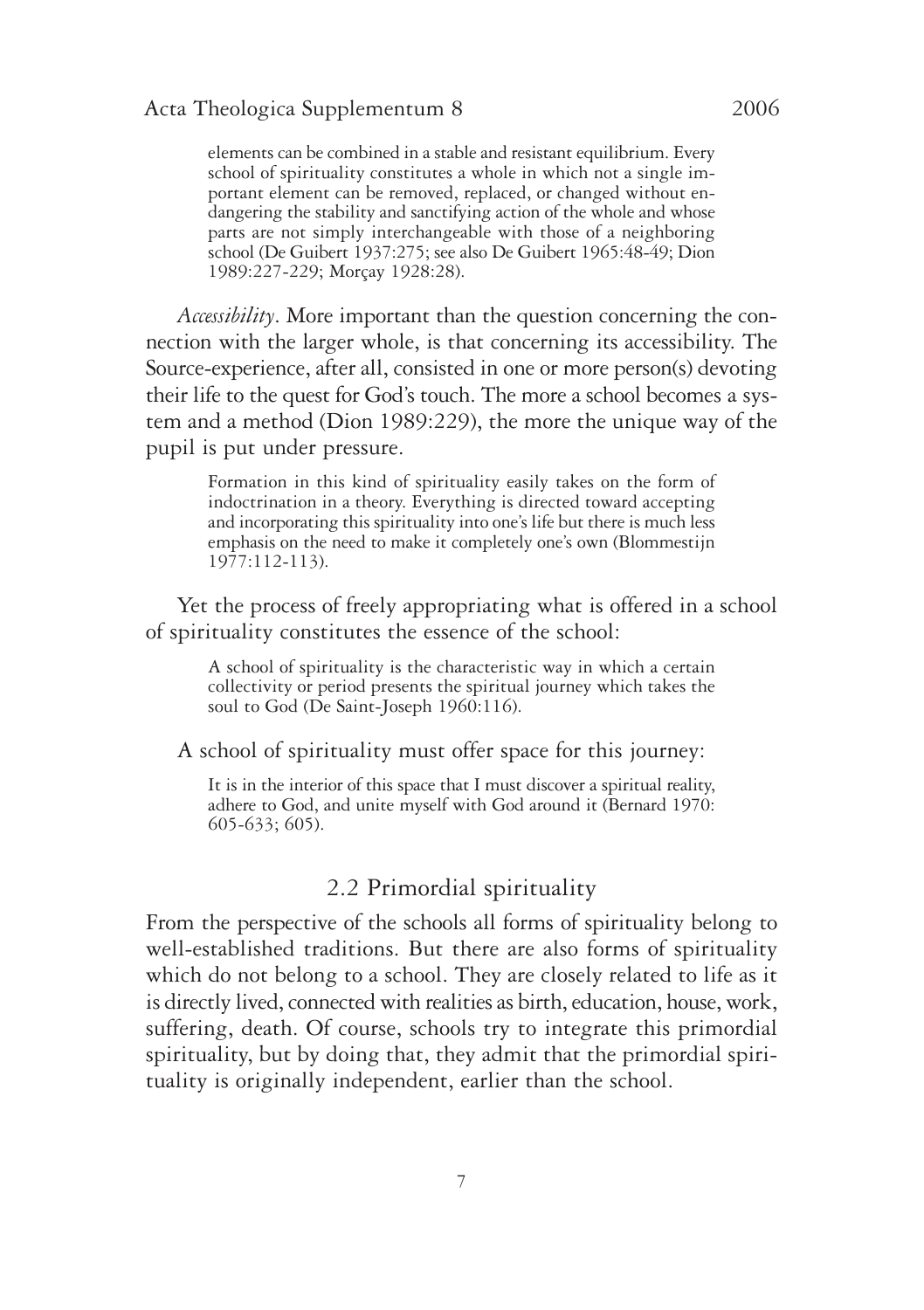In the field of primordial spirituality different sub-forms can be distinguished: (1) the so-called lay spirituality, or everyday spirituality, developed in the micro-world of the (extended) family; (2) the indigenous spiritualities, not yet transformed by a dominant religious tradition; and (3) forms of secular spirituality, emancipated from religious dominance. To open up the area of primordial spirituality, we limit ourselves to lay spirituality, in a diachronic perspective.

Sellner (1993:589), in his survey article *Lay spirituality*, correctly states: "Christian spirituality has taken many forms throughout the centuries. One important form, consistently overlooked and unappreciated, is lay spirituality."

This neglect is understandable: the area of lay spirituality  $-$  in contrast with the schools of spirituality — has scarcely been documented; the form of its tradition is mainly oral; it has no monumental buildings (monasteries; cathedrals) and libraries; it does not propagate itself in followers who live by a set of rules (Kelly 1980; Finn 1990; Garcia-Mateo 1995). To enter the area of lay spirituality, we follow — paradigmatically — the land map of the Old Testament.

In his study *Persönliche Frömmigkeit und offizielle Religion*, Rainer Albertz shows how, in the context of the family, which in the patriarchal stories (Gen. 12-50) is the sustaining form of community, a kind of personal (not individualistic) piety was cultivated. This spirituality was defined by a relation to God in which God is called "my Mighty One" (*'elohai*), that is, in which God is addressed as the God who shapes everyone in his or her mother's womb, causes them to be born and leads them throughout life. This is evident from their proper names, prayers, and stories. This personal relation to God is experienced within the spirituality of the community as a whole: at the time of birth and death, on the occasion of the naming and the weaning of the child, in the child's upbringing and at the time of marriage, upon entering new pasture grounds and leaving them, at the time of sickness and dangers, in the context of assemblies and mutual helpfulness. This form of spirituality obtains its religious connections from

the field of experience in which it belongs: the family. What an individual person hopes for and experiences from God has its frame of reference in what he has experienced in the years of his childhood from his parents in terms of love, affection, and security (Albertz 1978:76).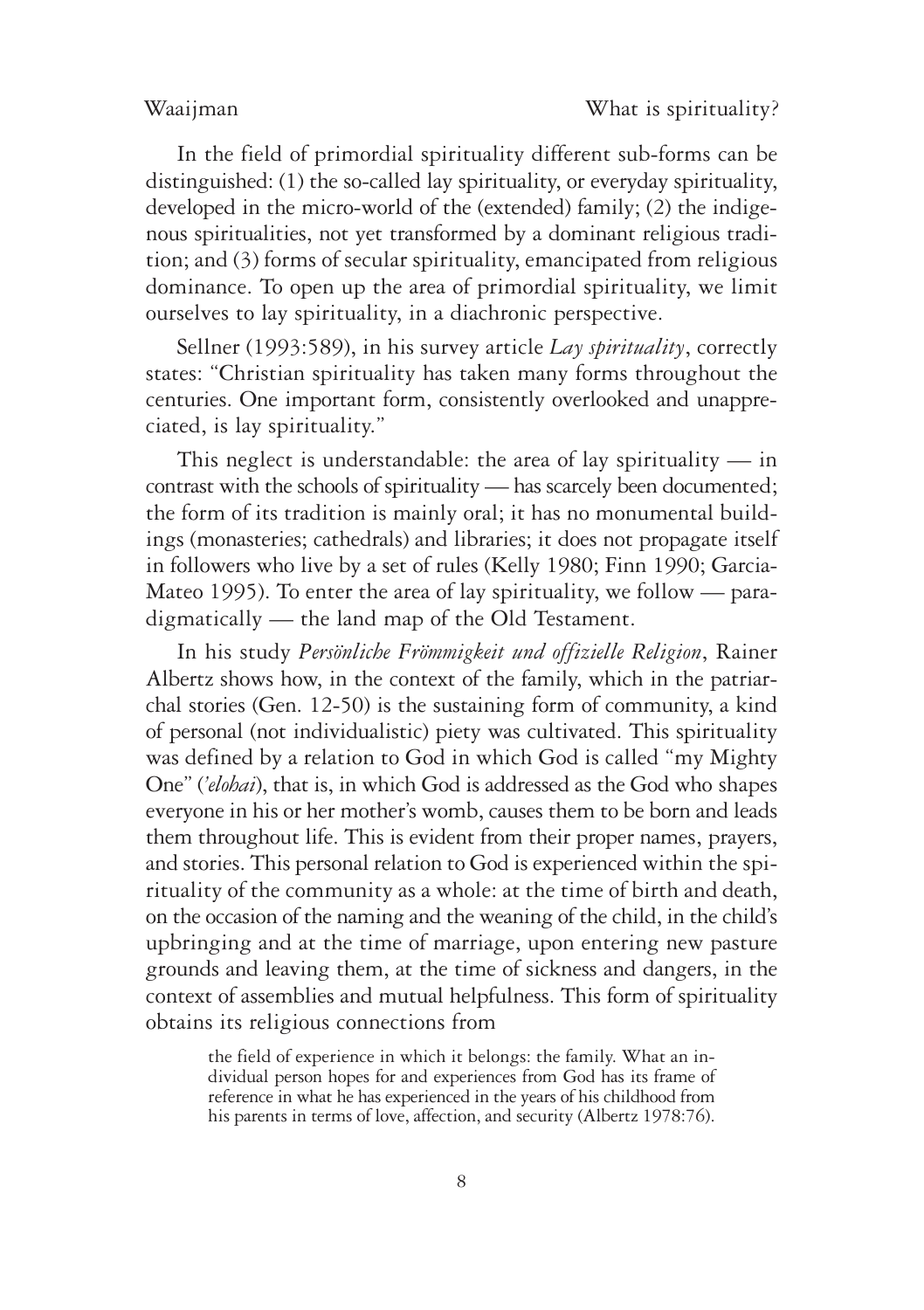# Acta Theologica Supplementum 8 2006

In the period in which families united in tribal associations which broke the supremacy of Egypt and the Canaanite city states, as well as in the period of the state of Israel under the Davidic dynasty, lay spirituality was pushed into the background. The official religion which was "primarily activated in the annual festivals (macro-cultic) of the great sanctuaries" (Albertz 1978:12) became dominant. Lay spirituality, however, characteristically remained distinct from Yahwist religion and its official institutions (Albertz 1978:92). In stories, prayers, and names the personal relation to God was continued within the frame of reference of the family.

When the great story of the official religion lost its credibility as a result of the destruction of Jerusalem (587 B.C.), "the piety of the family was much less affected by it" and "now gained a significance for the people as a whole which far surpassed the family circle" (Albertz 1978:165). We observe how lay spirituality supplied the matrix for the survival of the crisis of the exile (Albertz 1978:178-90). Exilic texts show paradigmatically how personal piety can take over a decisive function from official religion when the latter has entered a crisis (Albertz 1978:169).

Following the exile lay spirituality continued to play an important role (Albertz 1978:190-8). We can see that in deuteronomistic spirituality. Aside from the ordinances which apply to the people as a whole, there are rules for the family: the house that has to be built and in which the family lives; agriculture; family life, mutual solidarity; upbringing; fertility and birth; sickness and death. Also the second temple makes space for the perspective of lay piety, as we can see in the collection of pilgrim songs (Pss.120-124; Albertz 1978:169-78). In the exile, moreover, a new spiritual form had developed: the house of study. The foundation of the house of study was the ability to read. After the destruction of the Second Temple, this form of learning as well as the fact that the elite had lost its infrastructure (the temple) caused Jewish spirituality predominantly to remain a lay spirituality.

This short survey reveals the following structural elements of lay spirituality: (1) There is reference to a specific web of relations described as relational fields such as husband-wife, parents-children, nuclear family-extended family, family-acquaintances, and so forth. (2) These relational patterns are realised in specific periods described in words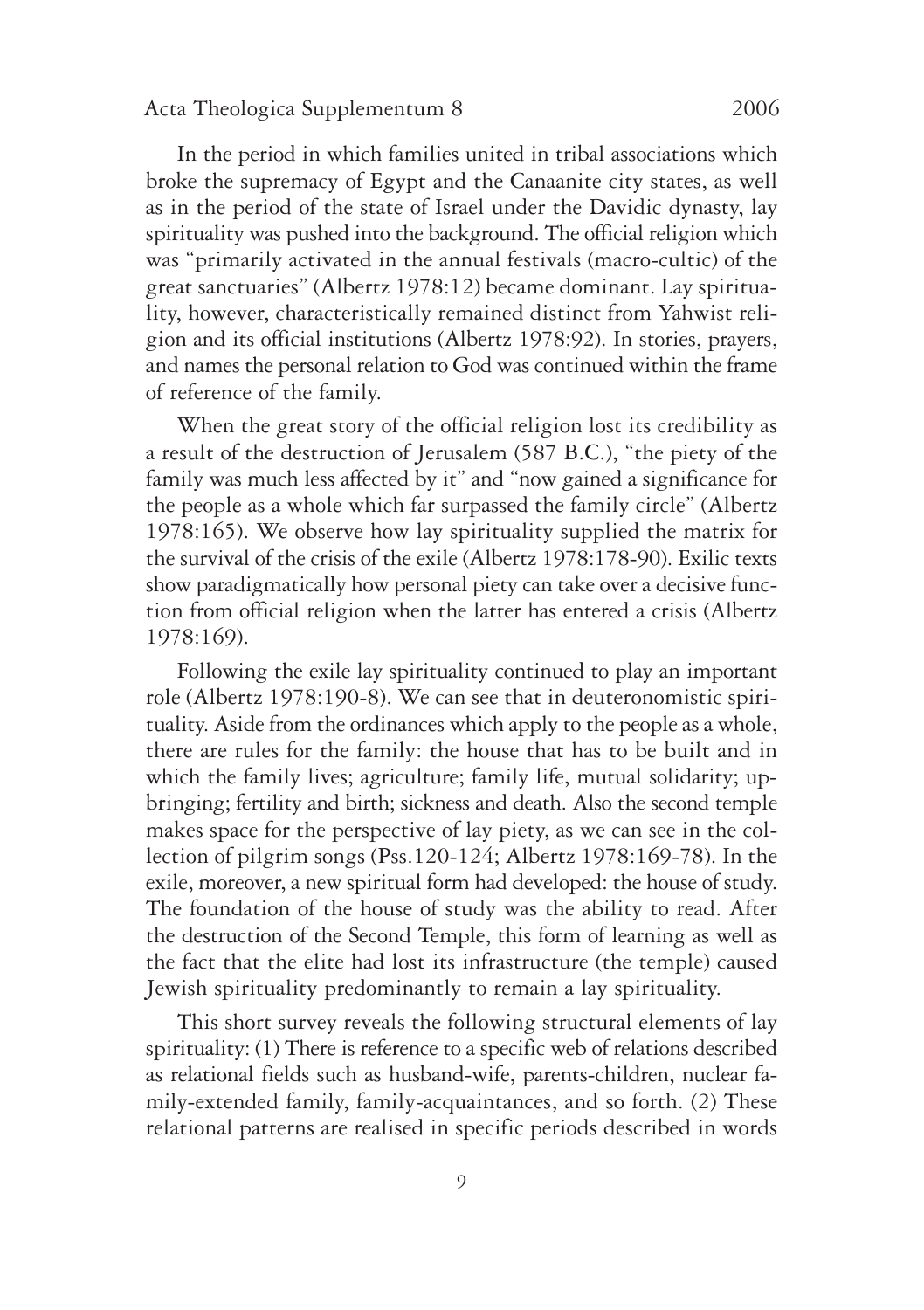like genealogy (succeeding generations) and course of life (a process, however phased, between birth and death). (3) These relational patterns have their focal point in the home which, on the one hand, creates intimacy inward, and, on the other mediates the connections with the environment (labour, possessions, socio-religious participation, hospitality). (4) Central is the individual person in his or her existential concreteness.

# 2.3 Counter-spirituality

A counter-movement denotes a power which offers a counterplay or counterweight against an existing power configuration. Counter-movements in spirituality are legion.

The origin of Israel is connected with a counter-movement arising from the wilderness: oppressed farmers, shepherds, and stateless people took action against the Egyptian dominance of the Middle East. Prophets like Elijah, Micah, and Jeremiah formed a counter-movement against kings who violated the rights of the people. Holy fools, dissidents, anchorites, and exiles form a constant counter current against established relations. Mary's *Magnificat*, Francis's *Ode to the sun*, Pascal's *Thoughts*, and Buber's *I and thou* are all counter-voices which continue to undermine the self-delusion of power.

Counter-movements in spirituality are found outside the sphere of power structures and established relations: outside of their concepts, their spatial orders, their time period, their hierarchies, their great narratives. But they do not let themselves be locked up in this "outside" state. They swim against the current.

We can elucidate the phenomenon of spiritual counter-movements from within the field of tension called "structure — anti-structure" which Victor Turner described in order to explain cultural processes in preliterate cultures, but also in Western culture. By "structure" he means a coherent whole of social roles and positions which functions in accordance with legitimated norms and sanctions. *Anti-structure* is the area outside of this: fruitful chaos, a place of incubation for new ideas. Turner (1974:231-271) distinguishes three forms of antistructure: liminality, inferiority, and marginality.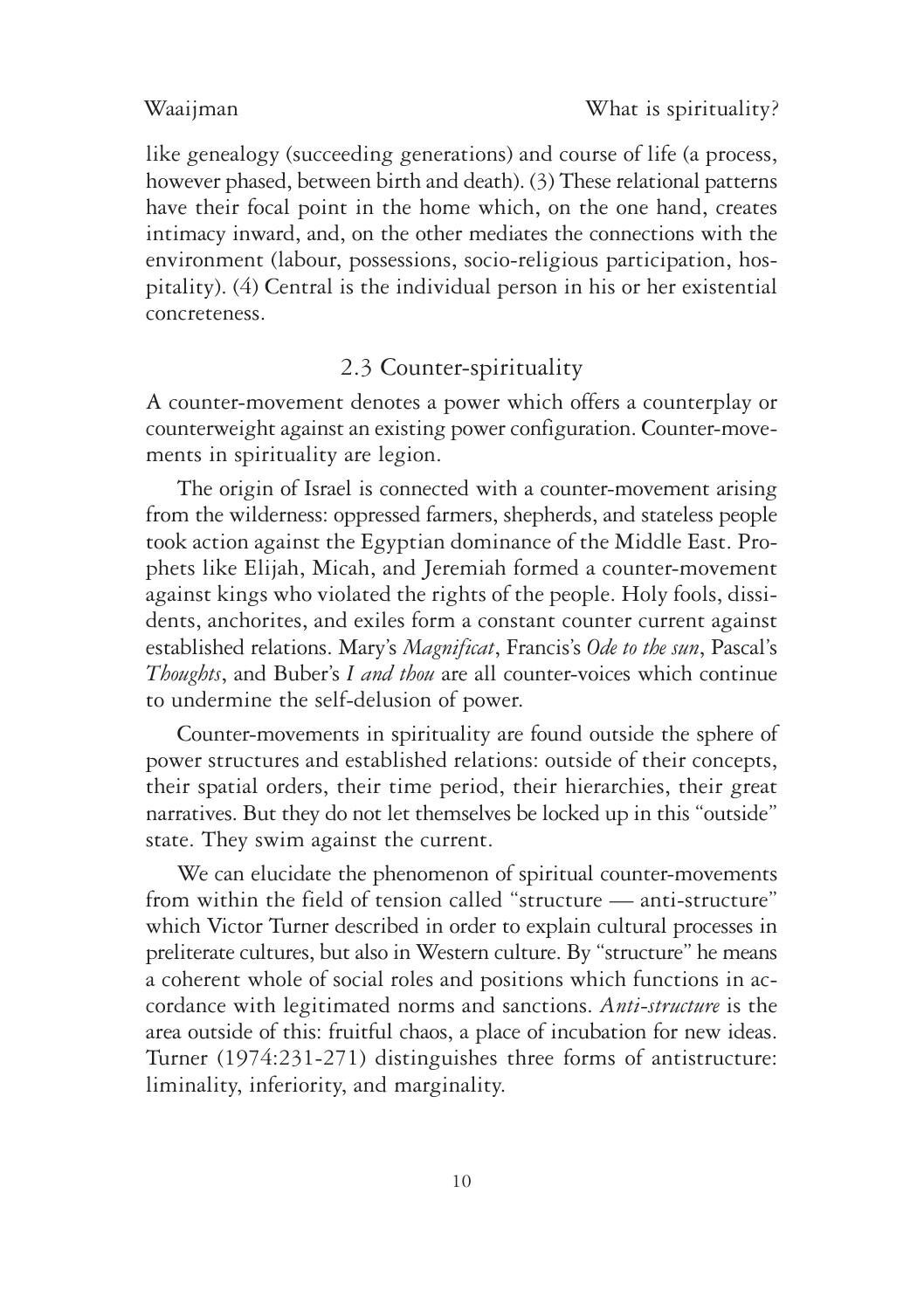This three-part division can help explore the field of spiritual countermovements in further detail.

*Liminal spirituality*. Following Arnold van Gennep, Victor Turner (1974:231-233, 151-153) distinguishes three phases which play a role in every rite of passage. There is the phase of separation (a person or group is detached from the social structure), the phase of liminality (individuals find themselves outside of the social structure in a state of indeterminacy) and the phase of reintegration (individuals are again incorporated in the social structure). Liminality is no unmixed blessing to be in, since those who are in it are literally nowhere: outside the established cadres, outside of any time frame. Death, darkness, and nothingness prevail here. Liminal entities are *tabulae rasae*, without possessions, passive. Yet there is a current of life here: creativity, community, equality, vital energy, insight, imagination, wholeness, naturalness. Liminality is marked by the continual alternation between death and life. Liminal entities experience the extremes of ordinary life: the most profound experience of being valued and the most intense experience of being devalued; the intense experience of meaning and the experience of being made totally ridiculous. From within this transitional phase of liminality arise forms of spirituality which develop outside the established cadres of culture: the spirituality of the slaves who fled Egypt and went into the wilderness; the spirituality of the exile; the spirituality of the desert monks; the spirituality of poverty movements; the spirituality of the Jews who were driven out of Spain and Portugal; holocaust spirituality; end-time spiritualities. However, one can also call to mind here the spirituality that is lived in the loneliness of modern mass culture; the spirituality which is developed outside the standard cadres of religious or humanistic institutions.

*Inferior spirituality*. "Inferiority" is the position of those who find themselves on the underside of the social pyramid or, even lower, in the cellars of humankind: the outcast, the unemployed, the unskilled worker, the impoverished, the court jester, the misshapen, the "strange bird", the handicapped, the child, the woman in a patriarchal society. This position can be described in terms of destitution (without status, power, or identity). At the same time people attribute a certain power to this position. Inherent in it is a sharp insight into society. It functions as a symbol of humanity. It is experienced as being endowed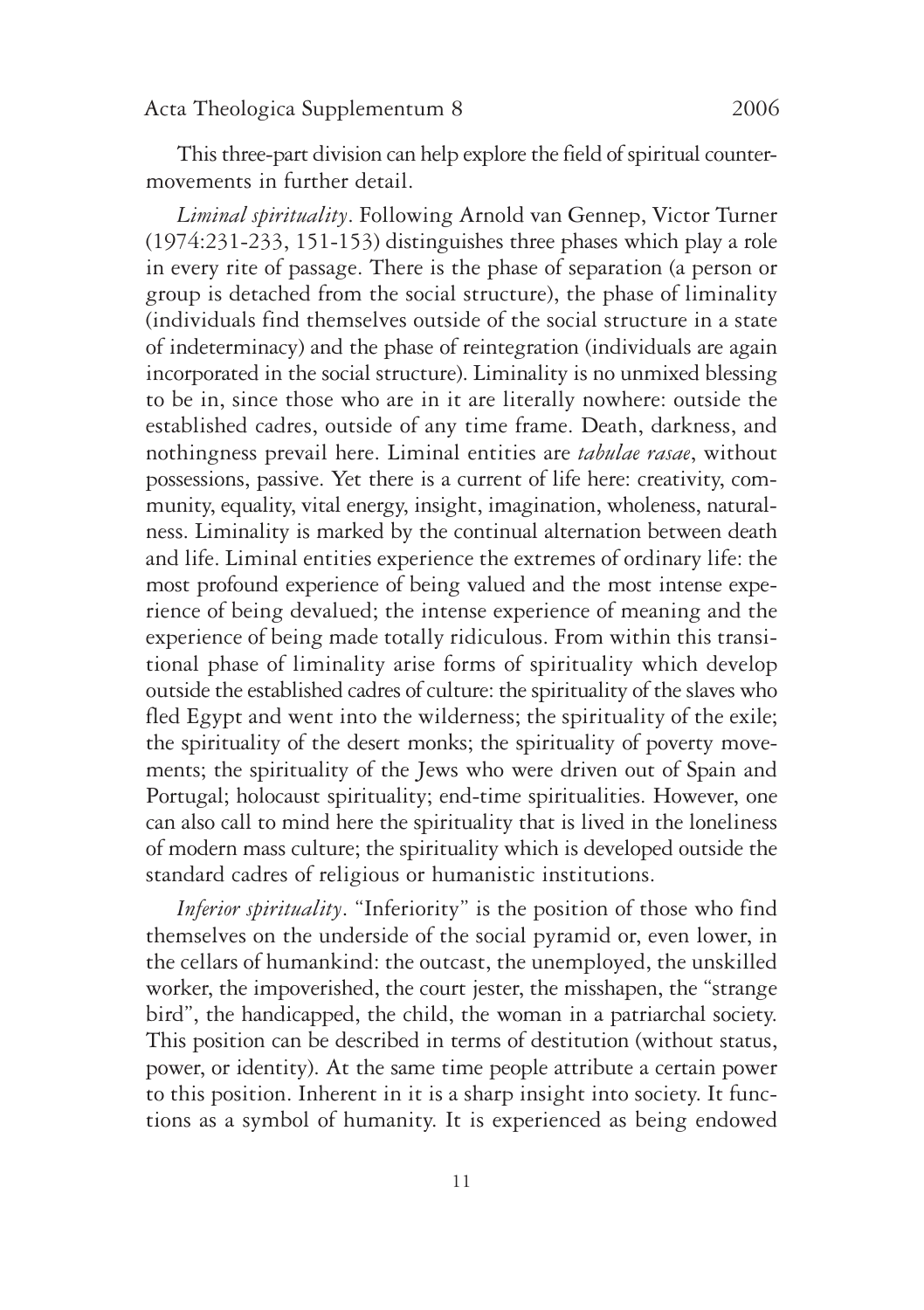with a kind of divine power which can turn everything upside down. It is regarded as authentic and natural (the shepherd, the beggar, the savage, the primitive; Cf. Turner 1969:234-235).

The "inferiority" of the early Christian communities was expressed by Paul as follows:

Just consider your own call, brothers. Not many of you were wise by human standards, not many were powerful, not many were of noble birth. But God chose what was foolish in the world to shame the wise. God chose what is weak in the world to shame the strong. God chose what is low and despised in the world, things that are nothing to reduce to nothing things that are something (1 Cor. 1:26-28).

The early Hassidic groups in Eastern Europe occupied an inferior position in the Judaism of that day. They were not schooled in Torah and Talmud, were not far removed from folk religiosity, followed divergent customs and leaned strongly toward popular traditions of ecstasy and mass enthusiasm.

*Marginal spirituality*. Marginality is a position marked by a double loyalty. On the one hand, marginals belong to a given prestigious group in society. That is where they live; that is where their chances of advancement are located; that is their frame of reference. On the other hand, they are connected by their origin with groups outside, or on the underside, of society. Examples are: second-generation immigrants, children of the *déclassé*, migrants from the countryside to the city, women in emancipated positions, artists with recognised status (Turner 1969: 233). By their double loyalty they can offer radical criticism of the structures of society from the inside. One frequently finds them among writers, artists, and philosophers. Their positions make them well-suited to keep alive the human conscience.

In the history of spirituality we observe this marginality in mendicant brothers who have become rich: Francis continues to attend to the necessary unrest. We also find it in prophetic movements which remember Israel's liminal origins (in the wilderness). Christian spirituality always carries with it the "dangerous memory" of the cross.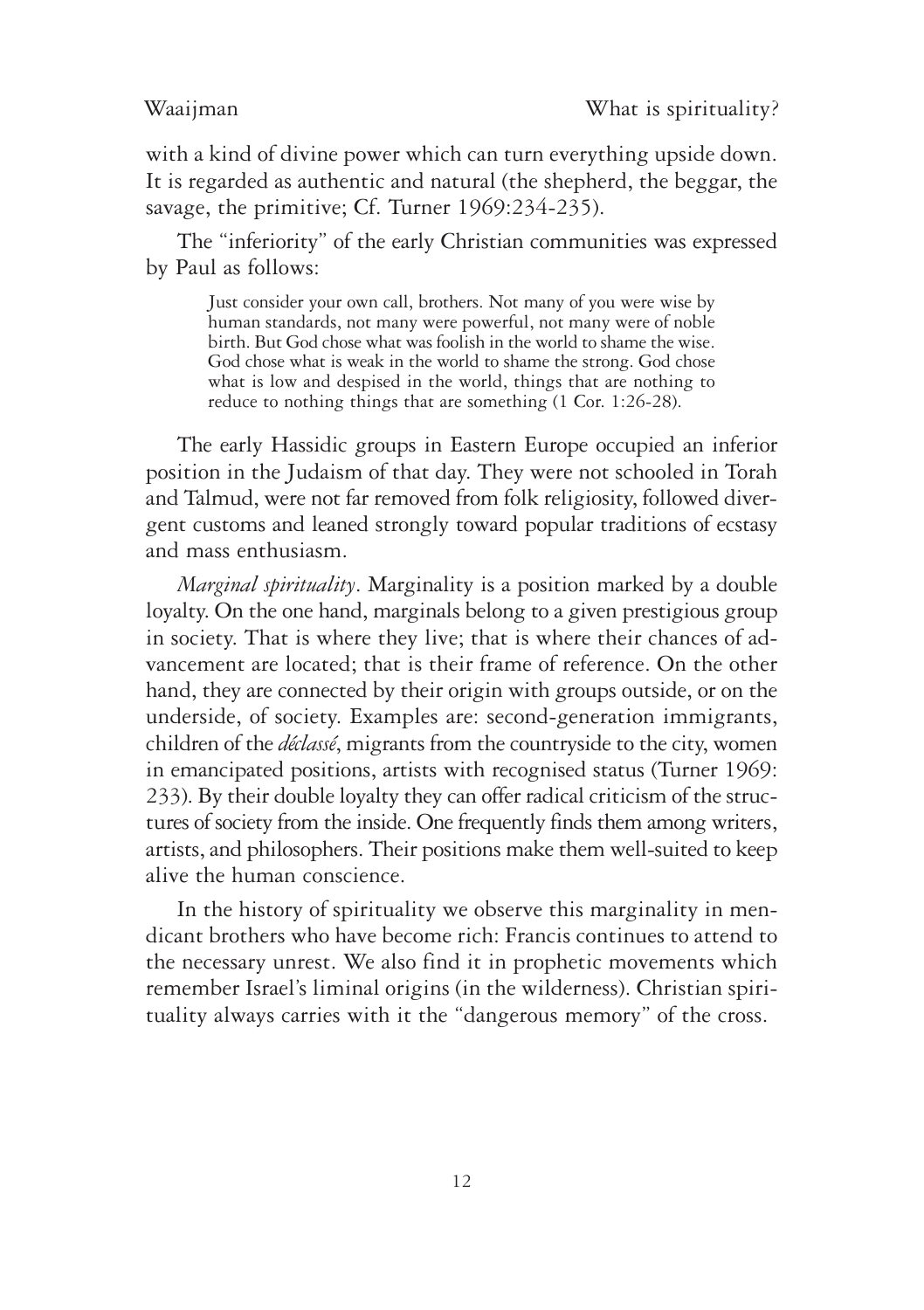# 4. ELEMENTS OF SPIRITUALITY

Reflecting on the basic forms of spirituality and listening to the basic words used in these forms to articulate what spirituality is about, we find the following three elements.

# 4.1 A relational process between God and man

All forms of spirituality seem to point to a relational process between God and man. The accent falls one moment on the divine pole (the Awesome, the Holy, the Merciful, the Infinite One), the next on the human pole (application, dedication, awakening). These poles are not first considered separately and then related to each other, but constitute an original relational whole within which the two poles make their appearance. In spirituality the goal is not to name or define the divine pole. It appears within the whole of the relational process in accordance with the phase in which this process finds itself: as wholly other than the finite, as awesome touch, as an unfolding of power in which a human being shares, as Spirit who animates our spirit. The views held concerning God and the divine names must be understood in light of the relational process in which they function. Also the human pole must be read in light of this process. In accordance with its position in the spiritual process the human pole is touched and made to tremble, applies itself to the search for God, devotes itself fervently to God, makes itself receptive and allows itself to be purified, appropriates God's life to itself, lets itself be transported outside of itself in love, and that on all the levels of existence. Through this relational process its original wholeness and ultimate maturity comes to light.

# 4.2 A gradual process

The two poles interlock: for humans the divine emanations form the way back to God; God's abundant mercy takes shape in human works of mercy; God's holiness is received by believers in the sanctification of their life. As a result of this reciprocity human conduct is both active *and* passive: God's mercy is received in deeds of mercy; the fear of God trembles at the Secret to which it reaches out; the knowledge of God is God-given knowledge.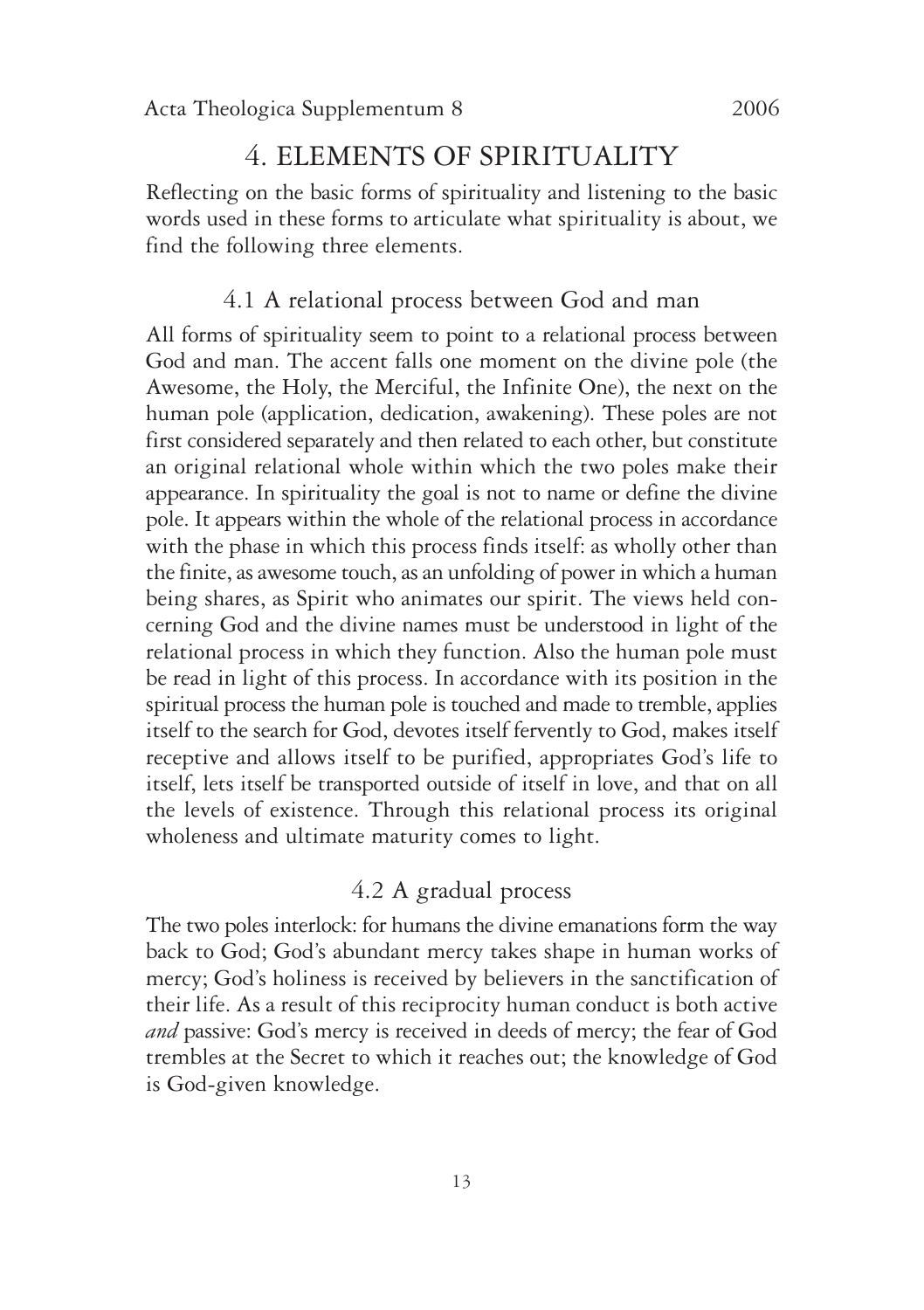The relation between God and man is a process extending from the very first awesome touch to respectful love; from living in the commonplace world to being completely consumed in the reality of God; from the ultimate emanation of God to a state of attachment to the Infinite; from original wholeness to complete maturity. The original wholeness of man looks forward to a complete surrender-in-love; the human spirit finds its completion in union with the Spirit of God; the divine core reaches its resting place when it breathes along with the self-giving of the Father.

# 4.3 Transformation

The relational process is realised in the substance of human existence: the intellect (knowledge, attention, awakening, contemplation), the will (devotion, attachment, *kawwana*, fervency, inwardness), the memory, control of one's drives, lifestyle, the ordering of time and space, social interaction, the religious life, culture.

The intimacy of the relational process and the concentration which flows from it effects a contraction in that which is peculiar to itself (its own language and logic, inwardness, mysticism, kabbala) and a dissociation from the prevailing patterns (the world, instrumental rationality, that which has been secularised and objectified, the unmerciful, externality).

# 5. CONCLUSION

The phenomenon of spirituality appears as a complex whole, constructed out of elements which are complementarily interrelated. Spirituality is a relational process which constitutes an original whole in which God and man are reciprocally related.

(1) The relational process can be viewed from the standpoint of the divine pole: God communicates himself; on the way to this divine self-communication man appropriates for himself God's truth and worth in order to become perfect in God. It can also be viewed from the standpoint of the human pole: humans in various ways prepare themselves for union with God in order to grow in the direction of perfection in God.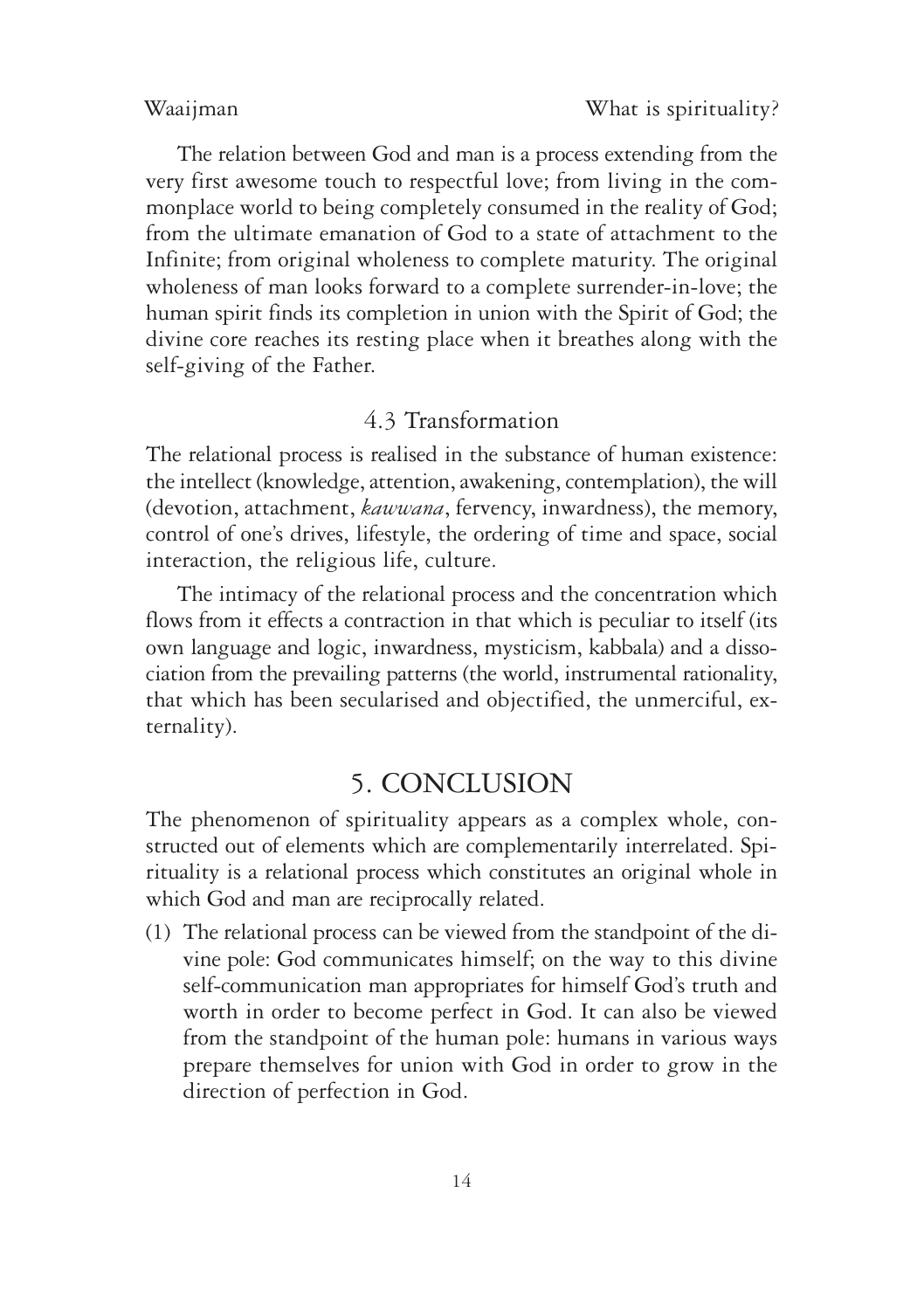Acta Theologica Supplementum 8 2006

- (2) The relational process is layered: the whole of human experience (the faculties, affectivity, praxis) is involved in it on a personal, social, and socio-cultural level (the perspective of experience). This is a phased process marked by several transitions.
- (3) The relational process is mediated: there are forms which serve as intermediaries to take humans in the direction of God (forms of knowing, willing, acting, and so forth) and forms which serve as intermediaries to bring God in the direction of man (Scripture, sacraments, the neighbour, and so forth).

# BIBLIOGRAPHY

## ALBERTZ R

1978. *Persönliche Frömmigkeit und offizielle Religion*. Stuttgart.

#### ARINTERO J

1930. *Evolución mistica*. Salamanca.

#### AUMANN I

1980. *Spiritual Theology*. Huntington-London.

## BEIRNAERT L

1964. *Expérience chrétienne et psychologie*. Paris.

## BERNARD C

1970. Médiations spirituelles et diversité des spiritualités. *Nouvelle Revue Theologique* 102:609.

## BLOMMESTIJN H

1977. Spiritualiteit en hoe je jezelf kunt bedriegen. *Speling* 29:112-113.

## BONNIN E

1984. *Spiritualität und Befreiung in Latein Amerika*. Würzburg.

# CASADÁLIGA P & VIGIL J

1994. *Political holiness. A spirituality of liberation*. New York.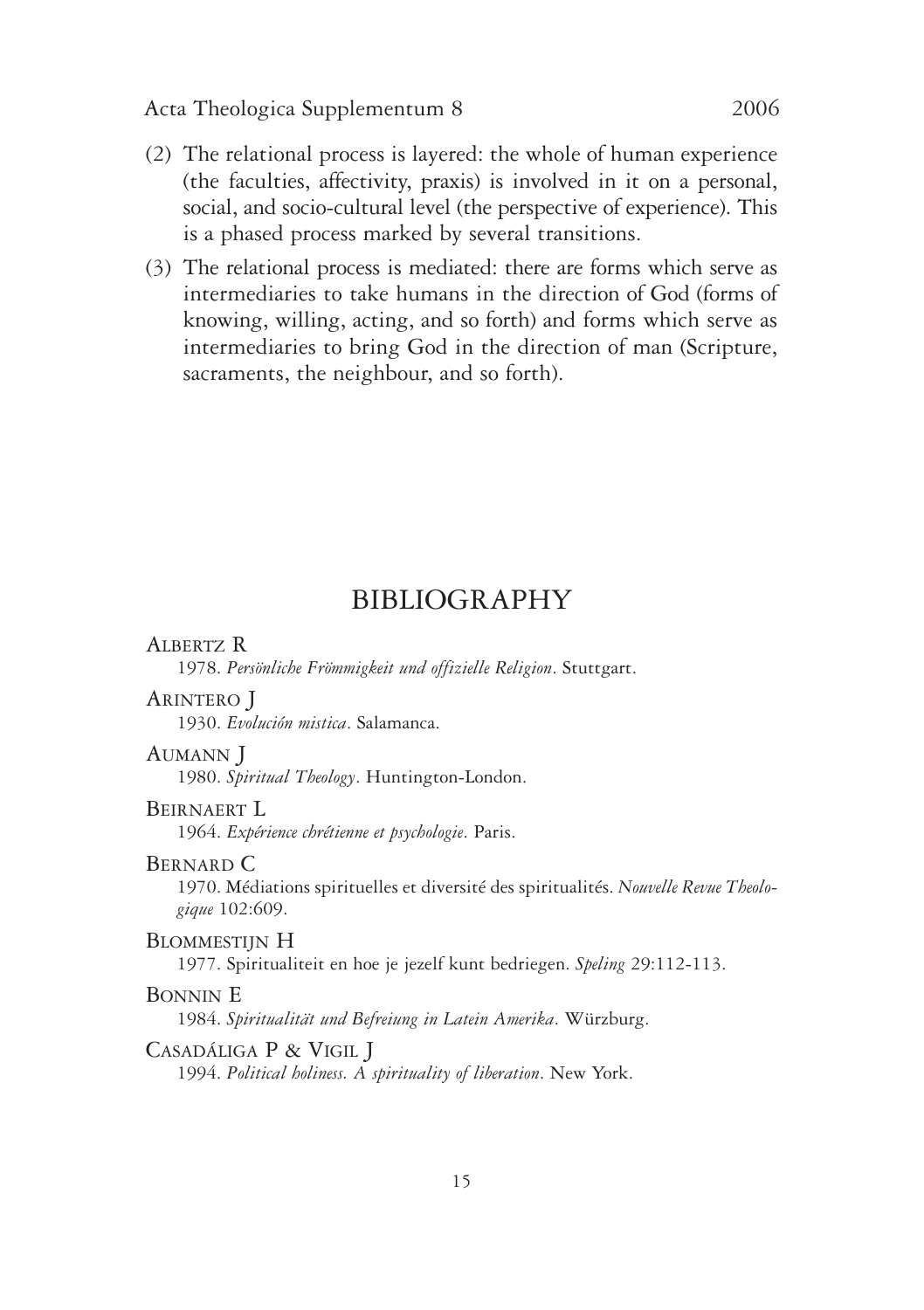# CAYRÉ F

1933. Écoles de spiritualité. In: F. Cayré, *Patrologie et histoire de la théologie 2*. (Paris), p. 688.

## CHRYSOGONO A JESU SACRAMENTATO

1935. *Asceticae et mysticae Summa*. Rome.

## DAGNINO A

1963. *La vita interiore secundo la Rivelazione. Studiata della theologia e insegnata della chiesa*. Milano.

## DE FOUCAULD C

1984. *Le grandi scuole della spiritualità cristiana* (ed. E. Ancilli). Roma-Milano.

#### DE GUIBERT I

1937. *Theologia spiritualis*. Rome.

## DE SAINT-JOSEPH L

1960. École de spiritualité. In: *Dictionnaire de Spiritualité* 4:116.

# DE SMEDT C

1912-1913. *Notre vie surnaturelle. Son principe, ses facultés, les conditionis de sa pleine activité (1910-1911)*. Brussels.

## DION M

1989. La spiritualité ignatienne. *Église et Théologie* 20:228.

### DUPUY M

1990. Spiritualité. II. La notion de spiritualité. In: *Dictionnaire de Spiritualité* 14:1172.

## FARGES A

1925. *Les voies ordinaires de la vie spirituelle*. Paris.

### FINN V

1990. *Pilgrims in this world. A lay spirituality*. New York.

# GABRIEL DE ST. MARIA MAGDALENA DE PAZZI

1936. *École thérésienne et problèmes mystiques contemporaines*. Brussels. 1940. Indole psicologica della teologica spirituale. *Rivista di Filosofia Neoscolastica* 32:31-42.

## GARRIGOU-LAGRANGE R

1938. *Les trois âges de la vie intérieure. Traité de théologie ascétique et mystique*. Paris.

#### GAITÁN J

1984. Espiritualidad y espiritualidades. *Revista de Espiritualidad* 43:687-689.

## GAUTIER J

1953. *La spiritualité catholique*. Paris.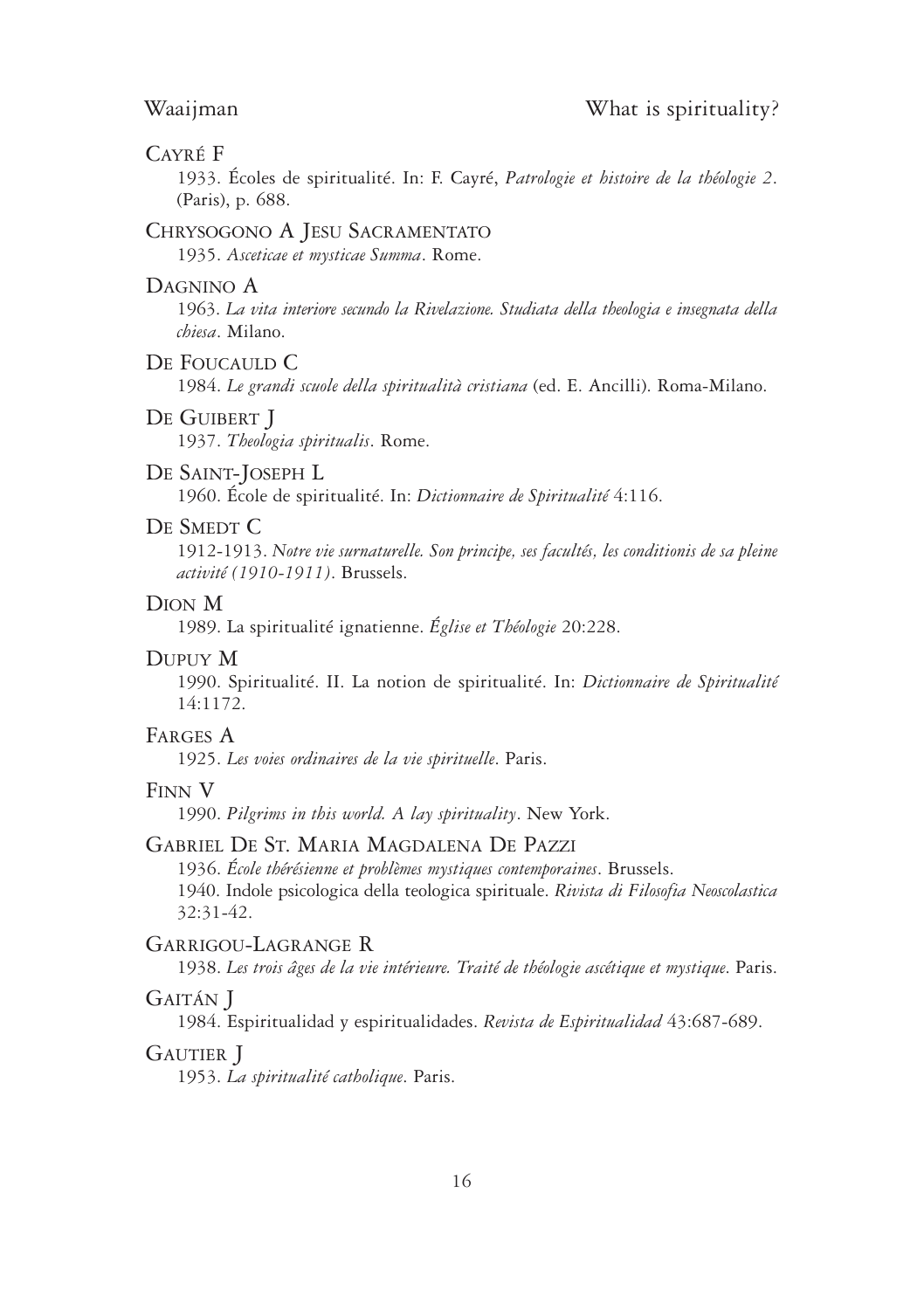# Acta Theologica Supplementum 8 2006

# GARCIA-MATEO R

1995. *Teologia spirituale. Il laicato*. Rome.

## GRANT E

1996. *The foundation of modern science in the Middle Ages*. Cambridge.

#### GUTIÉRREZ G

1985. *We drink from our own wells. The spiritual journey of a people*. New York.

### KELLY B

1980. *Lay spirituality. Its theory and practice*. London.

# MARÉCHAL J

1924; 1937. *Études sur la psychologie des mystiques*. Paris.

# MATANIÇ A

1964. *Le scuole di spiritualità nel magistero pontifico*. Brescia.

## MEYNARD A

1884. *Traité de la vie intérieure ou petite somme de la théologie ascétique et mystique*. Clermont-Ferrand.

#### MORÇAY R

1928. Les écoles de spiritualité vers la piété moderne. In: *Études religieuses*. Liège-Paris.

1928. *Les écoles de spiritualité chrétienne. La pensée catholique*. Liège-Paris.

# NAVAL F

1955. *Curso de teologia ascética y mistica* (1914). Madrid.

### SELLNER E

1993. Lay spirituality. In: *The New Dictionary of Catholic Spirituality*, p. 589.

### SEYBOLD K

1978. *Die Wallfahrtpsalmen*. Neukirchen-Vluyn.

## SOBRINO J

1988. *Spirituality of liberation. Toward political holiness*. New York.

## SOLIGNAC A

1990. Spiritualité. I. Le mot et l'historie. *DSp* 14:1156-1160.

#### SUDBRACK J

1969. Letzte Norm des Ordenslebens ist die im Evangelium dargelegte Nachfolge Christi. *Geist und Leben* 42:439-440.

### TANQUEREY A

1930. *The spiritual life. A treatise on ascetical and mystical theology*. Tournai *et al*.

# THILS G

1958. *Sainteté chrétienne*. Tielt.